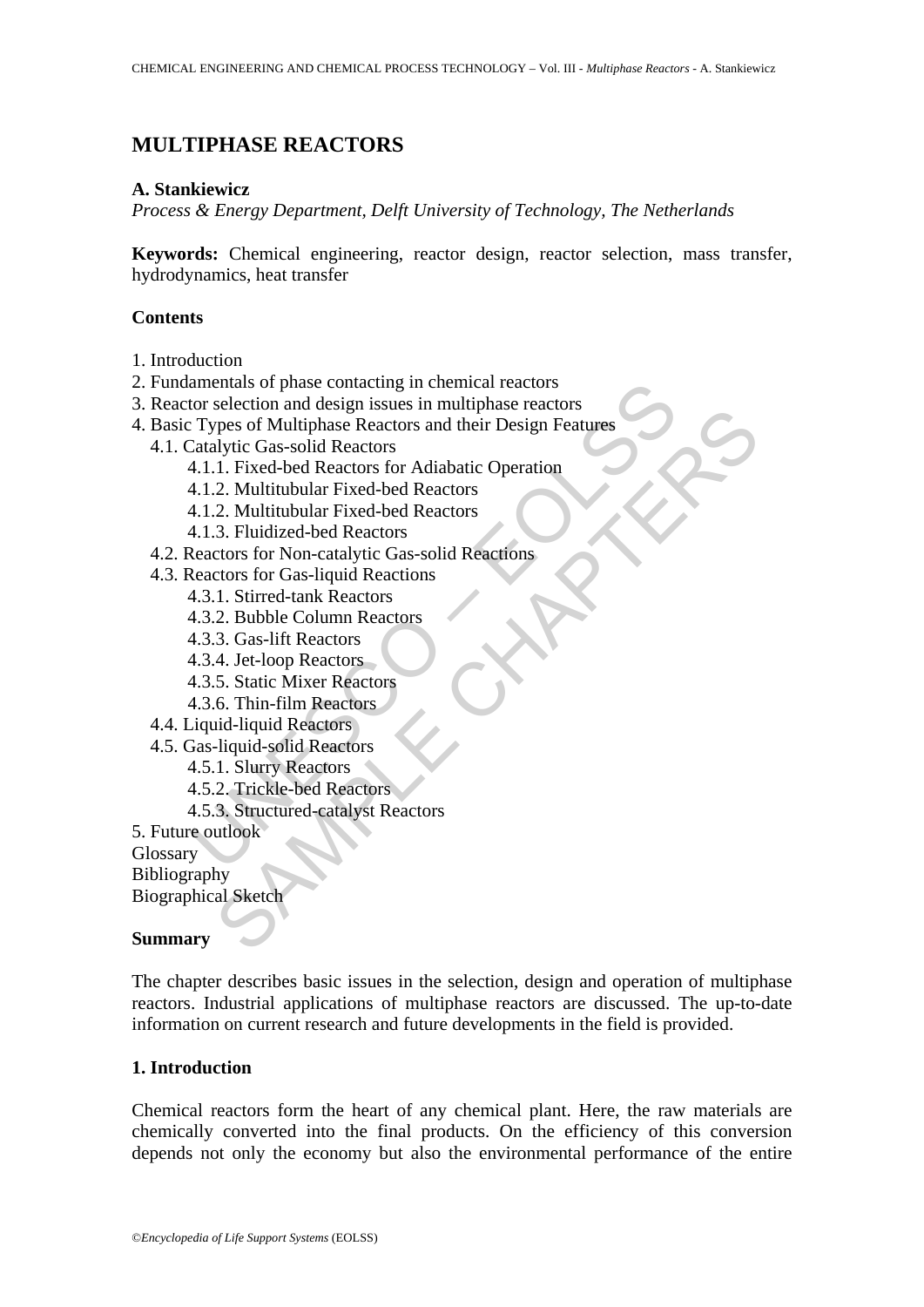production process. Contrary to some common misconceptions, most industrially important chemical reactions are not carried out in a single phase. Vast majority of those reactions involve two or more phases, including liquids, gases and/or solids, in contact. The phases can play various roles in the reactor, not only as the source or storage of the reactants to be converted but also as catalysts for the reactions or simply as means to improve mixing or transport processes in the reactor.

All those roles of the phases are discussed in this chapter. Section 2 provides the reader with basic understanding of the phase contacting in the chemical reactors. In Section 3 some fundamental design issues in multiphase reactors are discussed, including the selection of the optimum type of multiphase reactor, based on the assumed selection criteria. In Section 4 basic types of multiphase reactors are described. Those basic types of multiphase reactors and the corresponding phase contacting patterns are listed in Figure 1. Finally, Section 5 brings up-to-date information on current research developments and future outlook in the field of multiphase reactors.





# **2. Fundamentals of Phase Contacting in Chemical Reactors**

Basically, in single-phase reactors the only physical process influencing the efficiency of chemical conversion is the mixing of reacting components with each other and sometimes also with a homogeneous catalyst. In multiphase reactors the situation is much more complex. Here, not only the reacting components must be efficiently mixed, but also conditions have to be created to transport those components efficiently across the interfaces between the phases, such as surface of a gas bubble or a surface of a solid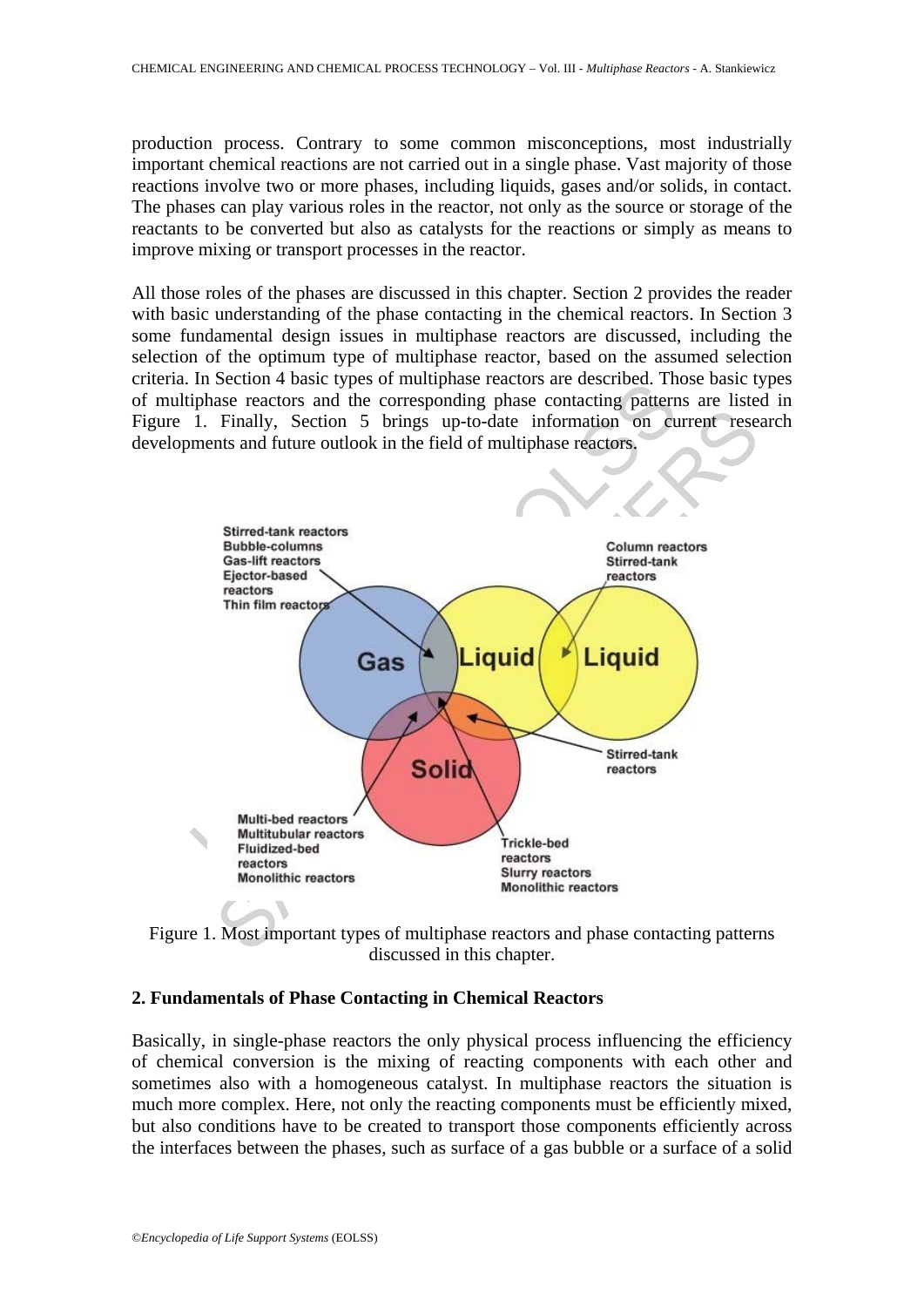catalyst particle.

The most important mass transfer theory in chemical engineering, the so-called "filmtheory" represents the barrier to mass transport across the interface by a thin film, in which the concentration of the transported components drops due to diffusional resistance. For instance, in contacting gas phase (e.g. in form of a bubble) with liquid, two diffusional films on both sides of the interface can be distinguished, as it is shown in Figure 2.

In the film theory, the rate, at which component " $i$ " is transported from the bulk of one phase to another can be generally expressed by the following equation:



Figure 2. Mass transfer films at the gas-liquid interface. Concentration of component "*i*" drops as a result of diffusional resistance.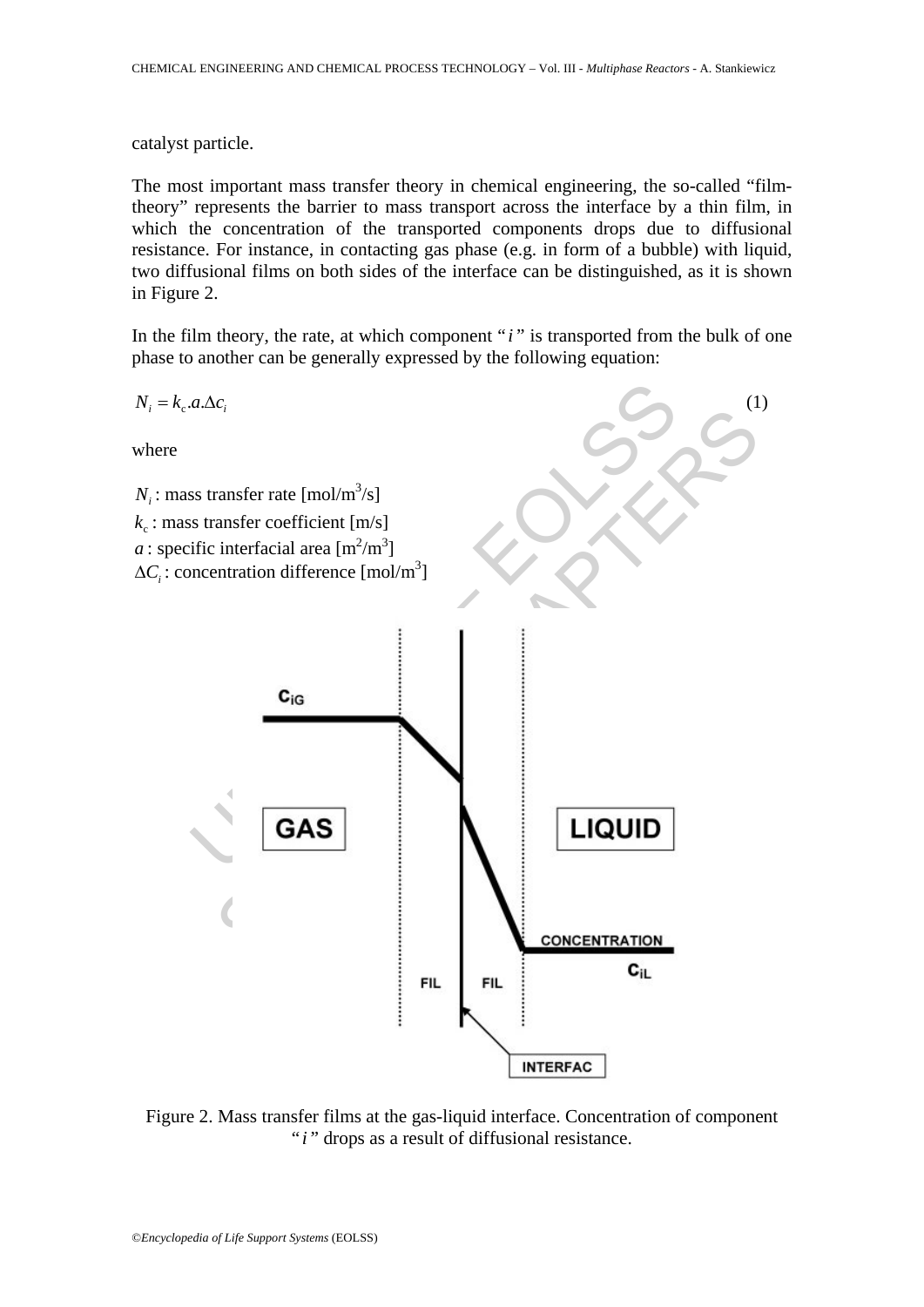The mass transfer coefficient depends primarily on the hydrodynamic conditions and the physico-chemical properties of the phases involved. The engineering formulas correlating the mass transfer coefficients with system hydrodynamics and physicochemical properties are usually expressed by the dimensionless numbers in general form:

$$
Sh = A \cdot Re^n \cdot Sc^m \tag{2}
$$

where

*Sh* is Sherwood Number =( $K_c L/D_i$ )

*Re* is Reynolds Number =  $(u \rho L / \mu)$ *Sc* is Schmidt Number =( $\mu / \rho D_i$ )

*L* denotes the characteristic length (e.g. diameter),  $D_i$  – diffusivity,  $u$  – velocity,  $\mu$ and  $\rho$  – fluid dynamic viscosity and density, respectively.

eynolds Number =  $(u\rho L/\mu)$ <br>chmidt Number =  $(u/\rho D_i)$ <br>thes the characteristic length (e.g. diameter),  $D_i$  – diffusivity,  $u$ <br>fluid dynamic viscosity and density, respectively.<br>liquid or liquid-liquid systems also the speci In gas-liquid or liquid-liquid systems also the specific interfacial area depends on system hydrodynamics and physico-chemical properties. The interfacial area between fluid and solid is obviously dependent on the size and geometrical form of the solid phase.

As one can see from the above considerations, basic steps that can be undertaken in order to improve the mass transfer rate from one phase to another include:

- In fluid-fluid systems: intensify hydrodynamics to increase mass transfer coefficient and specific interfacial area;
- In fluid-solid systems: intensify hydrodynamics to increase mass transfer coefficient and modify size/form of the solid phase to enhance interfacial area;
- In all systems: increase the concentration difference (for instance by increasing the partial pressure of the component "i" in the gaseous phase if the transport is to take place from gas to liquid).

hid Number =( $\mu$ / $\rho$ D<sub>i</sub>)<br>the characteristic length (e.g. diameter),  $D_i$  – diffusivity,  $u$  – velocity<br>ind dynamic viscosity and density, respectively.<br>the original-liquid systems also the specific interfacial area dep The above briefly described issues are obviously of fundamental importance to the efficiency of the multiphase reactor operation. If the reaction kinetics is fast compared to the rate, at which one or more components are transported from the given phase to the reacting phase, one speaks about a *mass transfer-limited reaction regime*. Often used terms to describe the degree of mass transfer-limitation in a multiphase reacting system are the so-called *effectiveness factors* for fluid-solid systems and *enhancement factors* for gas-liquid systems. For instance, the effectiveness factor describing the limitation of a gas-solid catalytic reaction caused by the diffusion resistance inside the catalyst pellet is defined as:

$$
\eta = \frac{\text{reaction rate observed}}{\text{reaction rate under conditions of pellet surface}}
$$
\n(3)

As one can expect, such defined effectiveness factor is strongly dependant on the ratio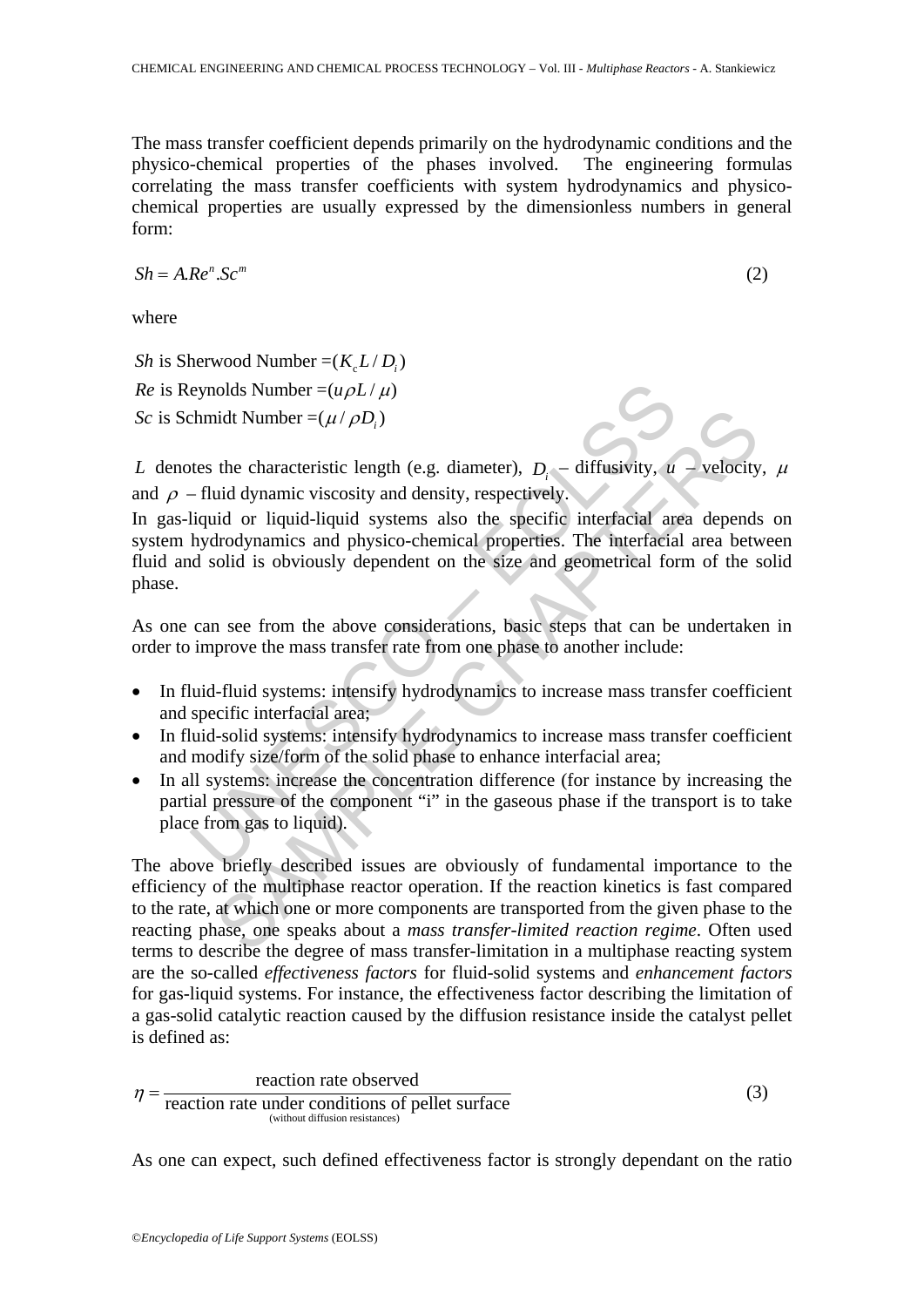between the kinetic reaction rate constant and the effective diffusivity in the catalyst pellet. This strong dependence for a first-order reaction in a flat-plate geometry of catalyst pellet is shown in Figure 2. Here  $\phi$  denotes the so-called *Thiele modulus* defined as:

$$
\phi = L \cdot \left( k_{\rm A} / D_{\rm e} \right)^{1/2} \tag{4}
$$

where *L* denotes the characteristic length (e.g. plate thickness or particle diameter),  $k_A$ is the reaction rate constant and  $D<sub>e</sub>$  is the effective diffusivity in the pellet.

The above figure let us see clearly how an increase of the plate thickness (or, similarly, catalyst pellet diameter) may result in a slow-down of the reaction in the catalyst.

Similarly, in gas-liquid systems the concept of so-called "effectiveness factor" has been introduced. The effectiveness factor is defined as:



Figure 3. Gas-solid catalytic reaction. Dependence of the effectiveness factor on Thiele modulus for first-order kinetics and flat-plate geometry.

$$
E = \frac{\text{rate of reaction of flux A}}{\text{maximum rate of the mass transfer of A through the liquid film}} \tag{5}
$$

For instance, for a fast irreversible reaction taking place in the liquid mass transfer film only, the enhancement factor is expressed as a function of the so-called Hatta number as: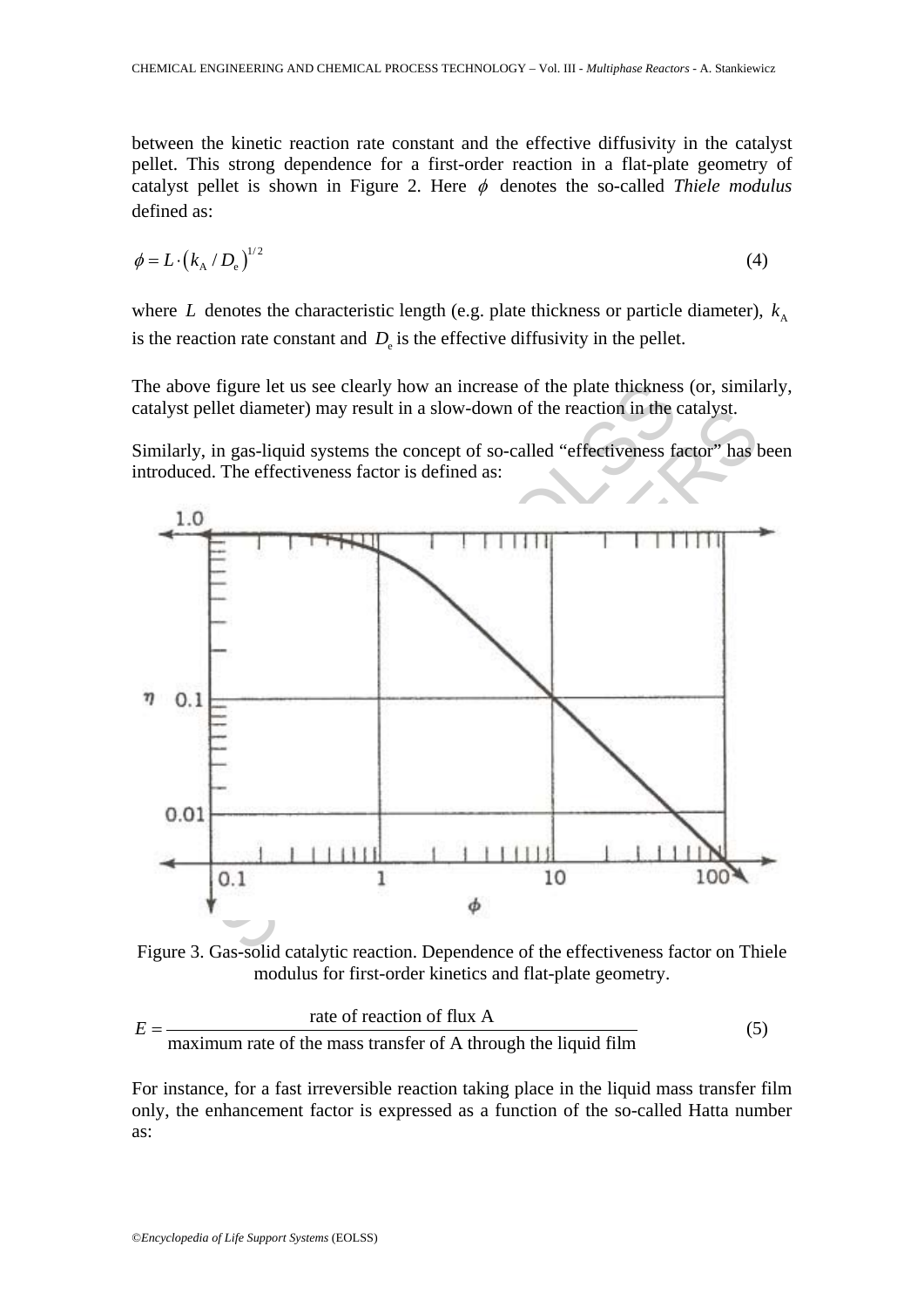$$
E = \frac{Ha}{\tanh(Ha)}\tag{6}
$$

where

$$
Ha = \delta_{\rm L}(k_{\rm A}/D_{\rm AL})\tag{7}
$$

In the above equation  $\delta_{\rm L}$  denotes the thickness of the liquid mass transfer film.

In reacting systems involving gas, liquid and solid phases the mass transfer issues become even more complex. A reactant contained in the gaseous phase has to get across two interfaces and diffuse into the solid catalyst, where the chemical reaction takes place (Figure 4).



Figure 4. Mass transfer steps in gas-liquid-solid reactors.

Full analysis of the mass transfer limitations in other multiphase systems exceeds the scope of this chapter. Detailed information can be found in literature references listed at the end of the chapter.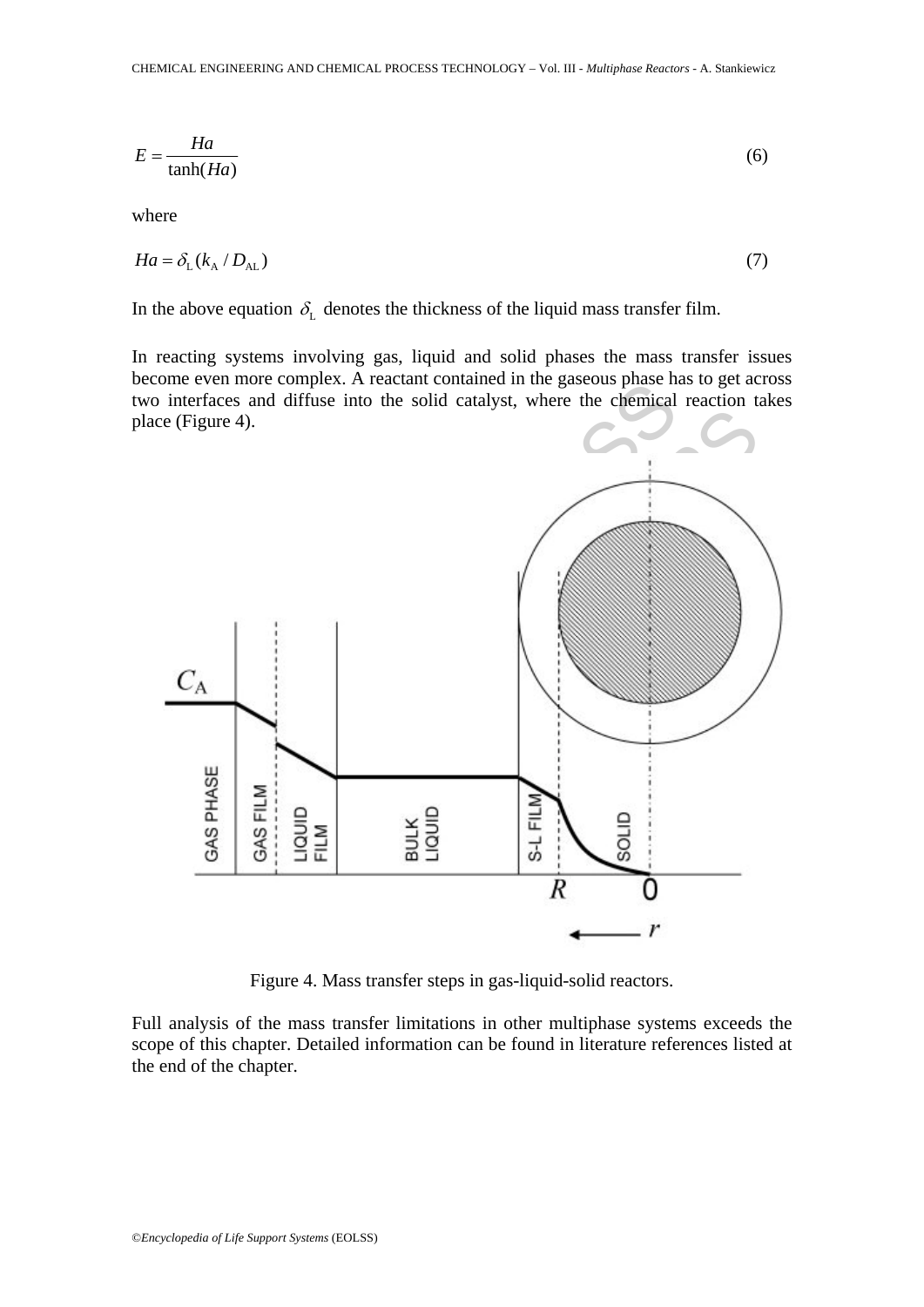- -
- -
- TO ACCESS ALL THE **33 PAGES** OF THIS CHAPTER, Visit[: http://www.eolss.net/Eolss-sampleAllChapter.aspx](https://www.eolss.net/ebooklib/sc_cart.aspx?File=E6-34-04-03)

#### **Bibliography**

### **General**

A. Kayode Coker, (2001) "Modeling of Chemical Kinetics and Reactor Design", 1096 pp, Gulf Publ., Boston [reactor safety and scale-up]

G.F. Froment and K. B. Bischoff, (1990) "Chemical Reactor Analysis and Design", 664 pp. J. Wiley, New York [modeling of gas-solid catalytic reactors]

**apply**<br>
He Coker, (2001) "Modeling of Chemical Kinetics and Reactor Design", 109<br>
reactor safety and scale-up]<br>
ment and K. B. Bischoff, (1990) "Chemical Reactor Analysis and Design",<br>
k [modeling of gas-solid catalytic r Solence, (2001) "Modeling of Chemical Kinetics and Reactor Design", 1096 pp. Gulf tor safety and scale-up]<br>
tor safety and scale-up]<br>
tor safety and scale-up]<br>
modeling of gas-solid catalytic reactors (1960) "Chemical Reac J. Smith, (1981 ) "Chemical Engineering Kinetics", 676 pp, McGraw-Hill, New York [reaction kinetics & catalysis]

L. K. Doraiswamy, M. M. Sharma, (1984) "Heterogeneous Reactions", 374+538 pp, Wiley Intwescience, New York [reaction and absorption in gas-liquid systems, modeling]

L. Schmidt, (1997) "The Engineering of Chemical Reactions", 618 pp, Oxford University Press, New York, [heterogeneous catalysis]

O. Levenspiel, (1999) "Chemical Reaction Engineering", 668 pp, J. Wiley, Chichester [flow patterns and mixing]

P. Trambouze, et al., (1988) "Chemical Reactors: design/engineering/operation", 608 pp, Editions Technip, Paris [practical reactor design]

R. W. Missen, C. A. Mims, B. A. Saville, (1999) "Introduction to Chemical Reaction Engineering and Kinetics", 672 pp, J. Wiley , New York,[general textbook on chemical reaction engineering]

### **Fixed-bed reactors:**

H. F. Rase, (1990) "Fixed-Bed Reactor Design and Diagnostics", 364 pp, Butterworth, Boston – [practical design of fixed-bed reactors]

### **Fluidized-bed reactors:**

D. Kunii and O. Levenspiel, (1991) "Fluidization Engineering", 491 pp, Butterworth-Heinemann, Boston – [design and modeling of fluidized-bed reactors]

#### **Mixing and agitated reactors:**

G. B. Tatterson, (1991) "Fluid Mixing and Gas Dispersion in Agitated Tanks", 548 pp, McGraw-Hill, New York – [practical design].

G. B. Tatterson, (1994) "Scale-up and Design of Industrial Mixing Processes", 312 pp, McGraw-Hill, New York – [practical design] .

N. Harnby, M. F. Edwards and A. W. Nienow, (1997) "Mixing in the Process Industries", 414 pp, Butterworth-Heinemann, Boston – [general reference work] .